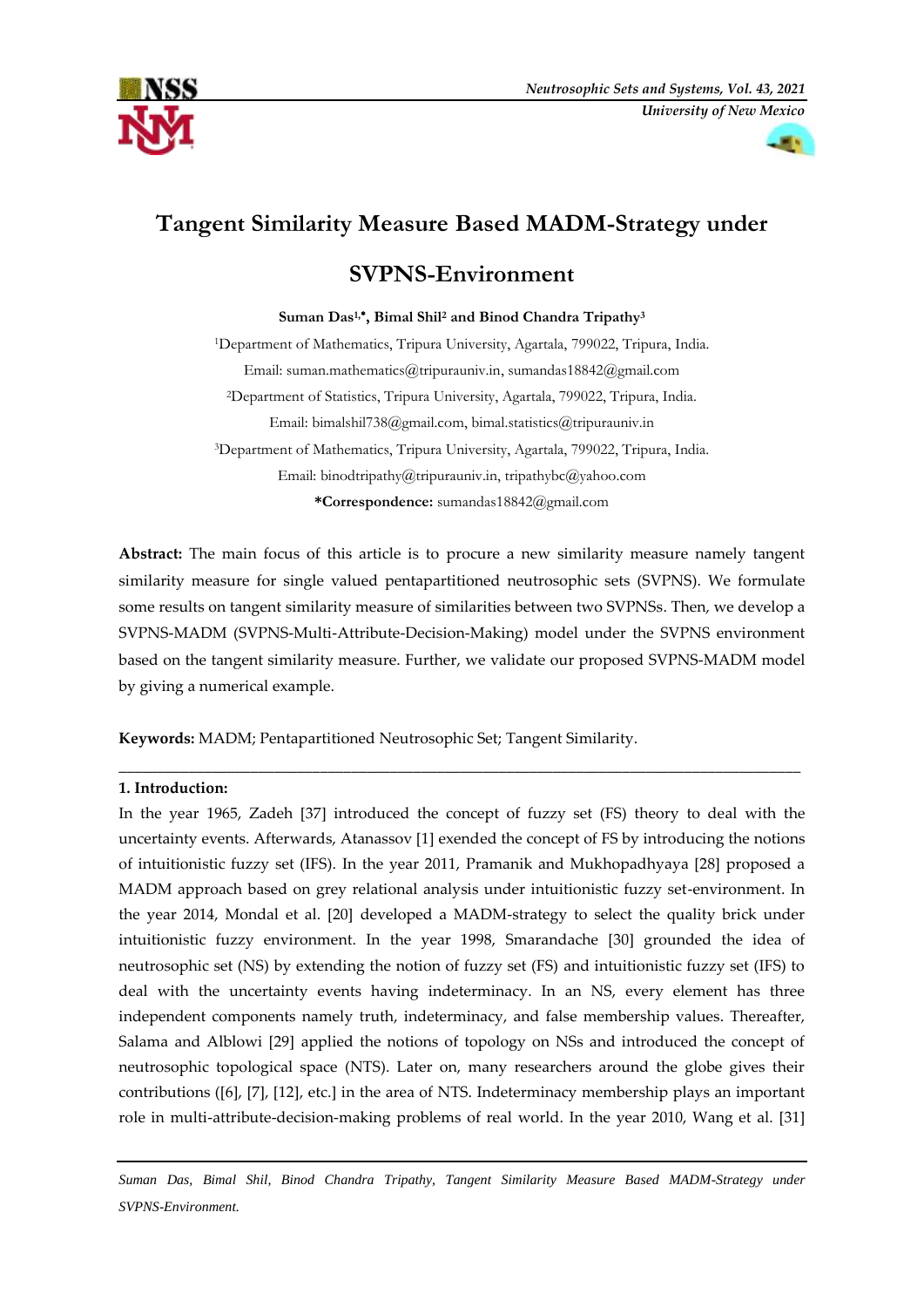introduced the idea of SVNS (single valued neutrosophic set), which is a subclass of NS. One can represent indeterminate and incomplete information which makes trouble to take decision/selection in the real world by using a SVNS. The SVNS is more capable to deal with this situation. Later on, Mondal et al. [21] studied the role of neutrosophic logic in data mining process in the year 2016. Afterwards, many researchers of different countries studied SVNS for the formation of MADM model/algorithm in different branches of real-world such as medical diagnosis, educational problem, social problems, decision-making problems, conflict resolution, image processing, etc. Thereafter, many researchers (Biswas et al. [2], Das et al. [5], Mondal & Pramanik [16], Pramanik et al. [23], Pramanik et al. [24], etc.) used SVNS in their MCDM (multi-criteria-decision-making) models. Later on, Ye [32-35], Ye & zhang [36], Mondal & Pramanik [17], Mondal et al. [18], Mondal et al. [19] etc. established several MADM models based on similarity measures under the SVNS-environment / interval valued neutrosophic set-environment / rough neutrosophic set-environment. Pramanik et al. [25] proposed a MADM-approach under the single valued neutrosophic soft expert set environment in the year 2015. In the year 2020, Mukherjee and Das [22] presented the notions of neutrosophic bipolar vague soft set and proposed a MADM-strategy.

In the year 2020, Mallick and Pramanik [15] grounded the notions of single valued pentapartitioned neutrosophic set (SVPNS) by splitting indeterminacy into three independent components namely contradiction, ignorance, and unknown-membership. Later on, Das et al. [4] introduced the notions of pentapartitioned neutrosophic *Q*-ideals of *Q*-algebra in the year 2021. Recently, Das and Tripathy [13] applied the idea of topology on SVPNSs and defined pentapartitioned neutrosophic topological space.

In this article, we proposed a SVPNS-MADM model based on tangent similarity measure under the SVPNS environment. Also, we validate our model by a numerical example.

The rest of the paper has been split into following sections:

Section 2 recalls some relevant definitions, properties, and operations on SVPNSs. Section 3 presents the tangent similarity measure of similarities between two SVPNSs. We formulate some results on tangent similarity measure under SVPNS environment. In section 4, we present a SVPNS-MADM strategy based on tangent similarity measure under the SVPNS environment. In section 5, we have validated our proposed MADM model by a real world numerical example. Section 6 represents the concluding remarks of our work done in this study.

#### **2. Some Relevant Definitions:**

In this section, we give some basic definitions and results those are relevant to the main results of this article.

**Definition 2.1.** [15] Let *L* be a fixed set. Then P, a SVPNS over *L* is denoted as follows:

 $P=\{(\kappa,\Delta_P(\kappa),\Gamma_P(\kappa),\Pi_P(\kappa),\Omega_P(\kappa),\Phi_P(\kappa))\colon u\in L\},\$  where  $\Delta_P$ ,  $\Gamma_P$ ,  $\Pi_P$ ,  $\Omega_P$ ,  $\Phi_P$ :  $L\rightarrow]0,1[$  denotes the truth, contradiction, ignorance, unknown and falsity membership functions respectively. So

 $0 \leq \Delta P(\kappa) + \Gamma P(\kappa) + \Pi P(\kappa) + \Omega P(\kappa) + \Phi P(\kappa) \leq 5.$ 

**Definition 2.2.** [15] The absolute SVPNS (1<sub>PN</sub>) and the null PNS (0<sub>PN</sub>) over *L* are defined by (*i*)  $1_{PN} = \{(\kappa,1,1,0,0,0) : \kappa \in L\};$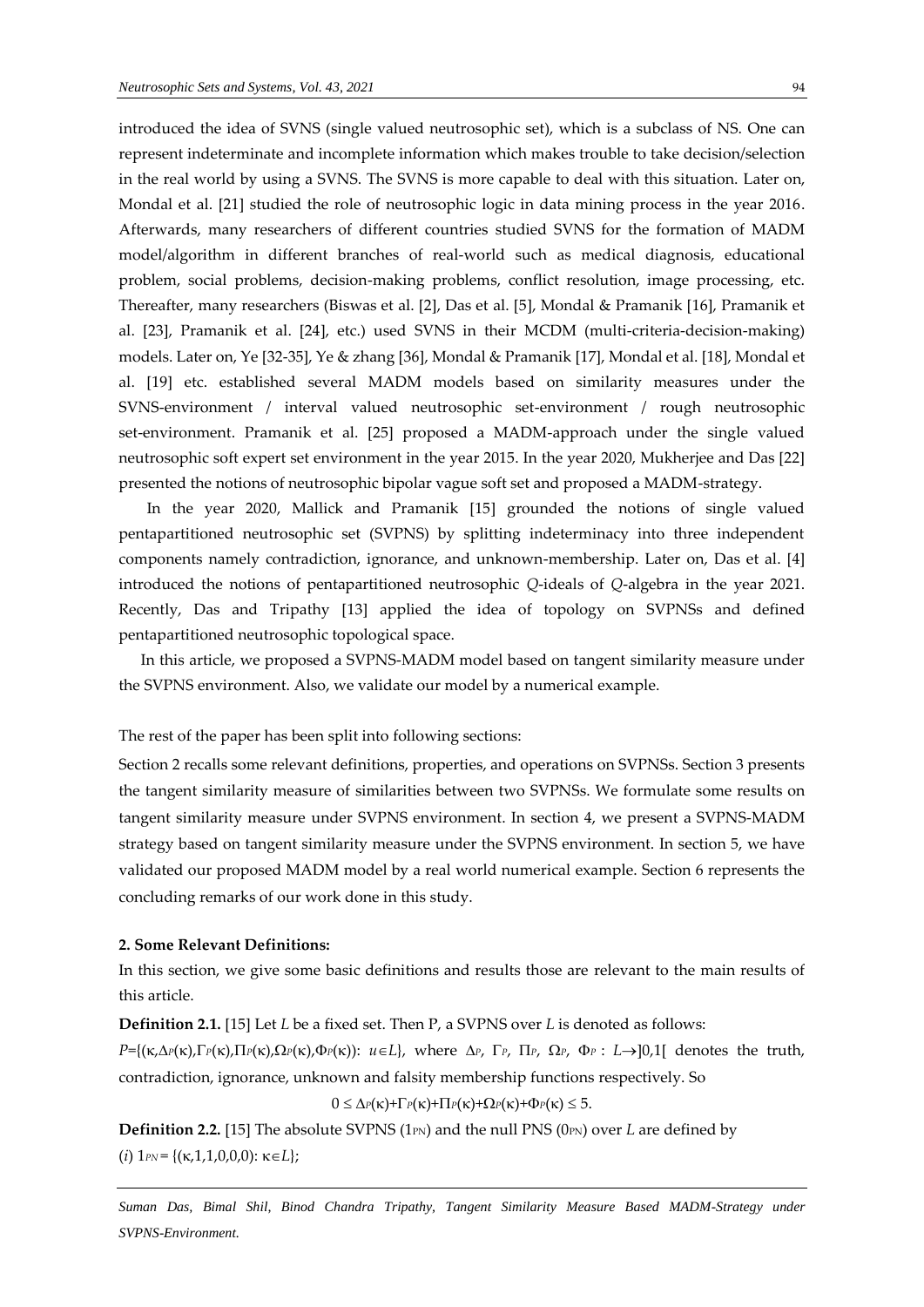### $(iii)$   $0_{PN} = \{ (\kappa, 0, 0, 1, 1, 1); \kappa \in L \}.$

**Definition 2.3.**[15] Let  $X = \{(\kappa, \Delta x(\kappa), \Gamma x(\kappa), \Omega x(\kappa), \Phi x(\kappa))\colon q \in L\}$  and  $Y = \{(\kappa, \Delta x(\kappa), \Gamma x(\kappa), \Pi x(\kappa), \Phi x(\kappa))\colon q \in L\}$  $\Omega_Y(\kappa)$ , $\Phi_Y(\kappa)$ :  $\kappa \in L$  be two SVPNSs over *L*. Then,  $X \subset Y \Leftrightarrow \Delta_X(\kappa) \leq \Delta_Y(\kappa)$ ,  $\Gamma_X(\kappa) \leq \Gamma_Y(\kappa)$ ,  $\Gamma_X(\kappa) \geq \Gamma_Y(\kappa)$ ,  $\Omega_X(\kappa) \ge \Omega_Y(\kappa)$ ,  $\Phi_X(\kappa) \ge \Phi_Y(\kappa)$ , for all  $\kappa \in L$ .

**Definition 2.4.**[15] Let  $X=\{(\kappa,\Delta x(\kappa),\Gamma x(\kappa),\Omega x(\kappa),\Phi x(\kappa))\colon \kappa\in L\}$  and  $Y=\{(\kappa,\Delta y(\kappa),\Gamma y(\kappa),\Omega y(\kappa),\Phi x(\kappa))\colon \kappa\in L\}$  $\Omega_Y(\kappa)$ :  $\kappa \in L$  be two SVPNSs over *L*. Then,  $X \cup Y = \{(\kappa, \max\{\Delta x(\kappa), \Delta y(\kappa)\}, \max\{\Gamma_X(\kappa), \Gamma y(\kappa)\}, \min\{\Pi x(\kappa), \Gamma y(\kappa)\}\}$  $\prod x(\kappa)$ , min $\{\Omega_x(\kappa), \Omega_x(\kappa)\}\)$ , min $\{\Phi_x(\kappa), \Phi_x(\kappa)\}\)$ :  $\kappa \in L\}.$ 

**Definition 2.5.**[15] Let  $X=\{(\kappa,\Delta x(\kappa),\Gamma x(\kappa),\Omega x(\kappa),\Phi x(\kappa))\colon \kappa\in L\}$  and  $Y=\{(\kappa,\Delta y(\kappa),\Gamma y(\kappa),\Omega y(\kappa),\Phi x(\kappa))\colon \kappa\in L\}$  $\Phi_Y(\kappa)$ :  $\kappa \in L$  be two SVPNSs over *L*. Then,  $X \cap Y = \{(\kappa, \min\{\Delta x(\kappa), \Delta y(\kappa)\}, \min\{\Gamma x(\kappa), \Gamma y(\kappa)\}, \max\{\Pi x(\kappa), \Gamma y(\kappa)\}\)$  $\prod x(\kappa)$ , max $\{\Omega x(\kappa), \Omega x(\kappa)\}\)$ , max $\{\Phi x(\kappa), \Phi x(\kappa)\}\)$ :  $\kappa \in L\}$ .

**Definition 2.6.**[15] Let  $X = \{(\kappa, \Delta x(\kappa), \Gamma x(\kappa), \Pi x(\kappa), \Delta x(\kappa), \Phi x(\kappa))\}$ :  $\kappa \in W\}$  be a SVPNS over *L*. Then, the complement of *X* is defined by  $X^c = \{(\kappa, \Phi_X(\kappa), \Omega_X(\kappa), 1 - \Pi_X(\kappa), \Gamma_X(\kappa), \Delta_X(\kappa)) : \kappa \in L\}.$ 

#### **3. Tangent Similarity Measure under SVPNS Environment:**

**Definition 3.1.** Suppose that  $Y = \{ (\kappa, \Delta_Y(\kappa), \Gamma_Y(\kappa), \Omega_Y(\kappa), \Phi_Y(\kappa)) : \kappa \in L \}$  and  $R = \{ (\kappa, \Delta_R(\kappa), \Gamma_R(\kappa), \Pi_R(\kappa)) \}$  $\Omega_R(\kappa)$ , $\Phi_R(\kappa)$ :  $\kappa \in L$  be two SVPNSs over a fixed set *L*. Then, the tangent similarity measure of similarities between *Y* and *R* is defined by:

T<sub>SVPNSM</sub>(Y, R) = 
$$
1-\frac{1}{n}\sum_{x\in L} tan[\frac{\pi}{12}[|\Delta_Y(\kappa) - \Delta_R(\kappa)| + |\Gamma_Y(\kappa) - \Gamma_R(\kappa)| + |\Pi_Y(\kappa) - \Pi_R(\kappa)| + |\Omega_Y(\kappa) - \Omega_R(\kappa)|
$$

 $+|\Phi_Y(\kappa)-\Phi_R(\kappa)|$ ]. (1)

**Theorem 3.1.** Suppose that  $T<sub>SVPNSM</sub>(Y, R)$  be the tangent similarity measure of similarities between the SVPNSs *Y* and *R*. Then, the following properties hold:

 $(i)$  0  $\leq$  TsvpNSM $(Y, R) \leq 1$ ;

 $(ii)$  TsvPNSM $(Y, R)$  = TsvPNSM $(R, Y)$ ;

 $(iii)$  TsvPNSM $(Y, R)$ =1 if and only if  $Y=R$ .

**Proof.** (*i*) It is known that, the tangent function is monotonic increasing in the interval [0,  $\pi/4$ ]. It is also lies in the interval [0, 1]. Therefore,  $0 \leq$  TsvPNSM(*Y*, *R*)  $\leq$  1.

(*ii*) From Definition 3.1., we have,

TSVPNSM(*Y*, *R*)

$$
=1-\frac{1}{n}\sum_{\kappa\in L}tan[\frac{\pi}{12}[|\Delta_Y(\kappa)-\Delta_R(\kappa)|+|\Gamma_Y(\kappa)-\Gamma_R(\kappa)|+|\Pi_Y(\kappa)-\Pi_R(\kappa)|+|\Omega_Y(\kappa)-\Omega_R(\kappa)|+|\Phi_Y(\kappa)-\Phi_R(\kappa)|].
$$

$$
=1-\frac{1}{n}\sum_{\kappa\in L} \tan[\frac{\pi}{12}[|\Delta_R(\kappa)-\Delta_Y(\kappa)|+|\Gamma_R(\kappa)-\Gamma_Y(\kappa)|+|\Pi_R(\kappa)-\Pi_Y(\kappa)|+|\Omega_R(\kappa)-\Omega_Y(\kappa)|+|\Phi_R(\kappa)-\Phi_Y(\kappa)|]
$$

 $=$  T<sub>SVPNSM</sub> $(R, Y)$ .

Therefore,  $T<sub>SVPNSM</sub>(Y, R) = T<sub>SVPNSM</sub>(R, Y)$ .

(*iii*) Let *Y* and *R* be two SVPNSs over *L* such that *Y*=*R*. Therefore,  $\Delta_Y(\kappa) = \Delta_R(\kappa)$ ,  $\Gamma_Y(\kappa) = \Gamma_R(\kappa)$ ,  $\Gamma_Y(\kappa) = \Gamma_R(\kappa)$  $\pi$ <sub>*R*(**k**),  $\Omega$ <sub>*Y*</sub>(**k**)= $\Omega$ *R*(**k**), and  $\Phi$ <sub>*Y*</sub>(**k**)= $\Phi$ *R*(**k**), for all **k** ∈ *L*. This implies,  $|\Delta$ <sub>*Y*</sub>(**k**)- $\Delta$ *R*(**k**)  $=0$ ,  $|\Gamma$ <sub>*Y*</sub>(**k**)  $=0$ ,  $|\Pi$ <sub>*Y*</sub>(**k**)- $\Phi$ </sub>

 $\Pi_R(\kappa) \models 0$ ,  $\Omega_Y(\kappa)$ - $\Omega_R(\kappa) \models 0$  and  $\Phi_Y(\kappa)$ - $\Phi_R(\kappa) \models 0$ , for all  $\kappa \in L$ . Hence, Tsvpnsm(*Y*, *R*)=1- $\frac{1}{\kappa}$  $\frac{1}{n}\sum_{x\in L} tan(0)=1.$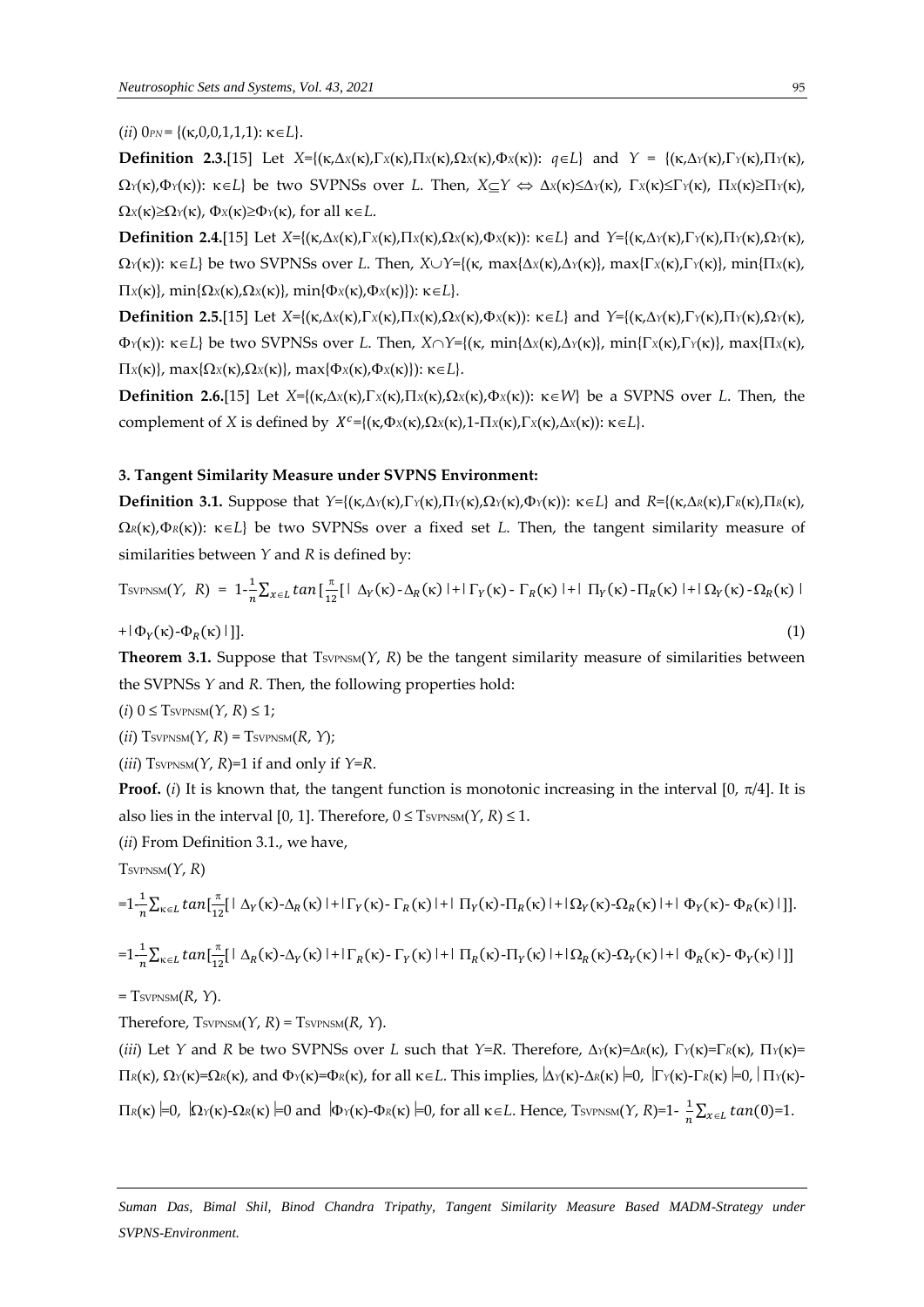Conversely, let  $T_{\text{SVPNSM}}(Y, R)=1$ . Therefore,  $|\Delta_Y(\kappa)-\Delta_R(\kappa)|=0$ ,  $|\Gamma_Y(\kappa)-\Gamma_R(\kappa)|=0$ ,  $|\Gamma_Y(\kappa)-\Gamma_R(\kappa)|=0$ ,  $|\Omega_Y(\kappa)-\Omega|$  $\Omega_R(\kappa)$  =0, and  $\Phi_Y(\kappa)$ - $\Phi_R(\kappa)$  =0, for all  $\kappa \in L$ . This implies,  $\Delta_Y(\kappa) = \Delta_R(\kappa)$ ,  $\Gamma_Y(\kappa) = \Gamma_R(\kappa)$ ,  $\Gamma_Y(\kappa) = \Pi_R(\kappa)$ ,  $\Omega_Y(\kappa) = \Omega_R(\kappa)$ , and  $\Phi_Y(\kappa) = \Phi_R(\kappa)$ , for all  $\kappa \in L$ . Hence,  $Y = R$ .

**Theorem 3.2.** Let *Y*, *R* and *C* be three SVPNSs over *L*. If  $Y \subseteq R \subseteq C$ , then  $T<sub>SVPNSM</sub>(Y, R) \ge T<sub>SVPNSM</sub>(Y, C)$ and  $T<sub>SVPNSM</sub>(R, C) \ge T<sub>SVPNSM</sub>(Y, C)$ .

**Proof.** Suppose that *Y*, *R* and *C* be three SVPNSs over *L* such that *Y*<sub>⊂</sub>*RC*. Therefore,  $\Delta_Y(\kappa) \leq \Delta_R(\kappa)$ ,  $\Gamma_Y(\kappa) \leq \Gamma_R(\kappa)$ ,  $\Gamma_Y(\kappa) \geq \Pi_R(\kappa)$ ,  $\Omega_Y(\kappa) \geq \Omega_R(\kappa)$ ,  $\Phi_Y(\kappa) \geq \Phi_R(\kappa)$ ,  $\Delta_R(\kappa) \leq \Delta_C(\kappa)$ ,  $\Gamma_R(\kappa) \leq \Gamma_C(\kappa)$ ,  $\Pi_R(\kappa) \geq \Pi_C(\kappa)$ ,  $\Omega_R(\kappa) \ge \Omega_C(\kappa)$ ,  $\Phi_R(\kappa) \ge \Phi_C(\kappa)$ ,  $\Delta_Y(\kappa) \le \Delta_C(\kappa)$ ,  $\Gamma_Y(\kappa) \le \Gamma_C(\kappa)$ ,  $\Gamma_Y(\kappa) \ge \Pi_C(\kappa)$ ,  $\Omega_Y(\kappa) \ge \Omega_C(\kappa)$ ,  $\Phi_Y(\kappa) \ge \Phi_C(\kappa)$ , for all  $\kappa \in L$ .

We have,

 $|\Delta\gamma(\kappa) - \Delta\kappa(\kappa)| \le |\Delta\gamma(\kappa) - \Delta\epsilon(\kappa)|$ ,  $|\Gamma\gamma(\kappa) - \Gamma\kappa(\kappa)| \le |\Gamma\gamma(\kappa) - \Gamma\epsilon(\kappa)|$ ,  $|\Pi\gamma(\kappa) - \Pi\kappa(\kappa)| \le |\Pi\gamma(\kappa) - \Pi\epsilon(\kappa)|$ ,  $|\Omega\gamma(\kappa) - \Gamma(\kappa)|$  $\Omega_R(\kappa)$ | $\leq$ | $\Omega_Y(\kappa)$ - $\Omega_C(\kappa)$ |, | $\Phi_Y(\kappa)$ - $\Phi_R(\kappa)$ | $\leq$ | $\Phi_Y(\kappa)$ - $\Phi_C(\kappa)$ |, for all  $\kappa \in L$ .

Therefore,

TSVPNSM(*Y*, *R*)

$$
=1-\frac{1}{n}\sum_{\kappa\in L}tan\left[\frac{\pi}{12}\left[\left(\Delta_Y(\kappa)-\Delta_R(\kappa)\right)+\left(\Gamma_Y(\kappa)-\Gamma_R(\kappa)\right)+\left(\Pi_Y(\kappa)-\Pi_R(\kappa)\right)+\left(\Omega_Y(\kappa)-\Omega_R(\kappa)\right)+\left(\Phi_Y(\kappa)-\Phi_R(\kappa)\right)\right]\right]
$$

$$
\geq 1 - \frac{1}{n} \sum_{\kappa \in L} \tan[\frac{\pi}{12} |\Delta_Y(\kappa) - \Delta_C(\kappa)| + |\Gamma_Y(\kappa) - \Gamma_C(\kappa)| + |\Pi_Y(\kappa) - \Pi_C(\kappa)| + |\Omega_Y(\kappa) - \Omega_C(\kappa)| + |\Phi_Y(\kappa) - \Phi_Y(\kappa)| ]]
$$

 $=$  Tsv<sub>PNSM</sub> $(Y, C)$ 

This implies,  $T<sub>SVPNSM</sub>(Y, R) \geq T<sub>SVPNSM</sub>(Y, C)$ .

Further, we have,

 $|\Delta_R(\kappa) - \Delta_C(\kappa)| \le |\Delta_Y(\kappa) - \Delta_C(\kappa)|$ ,  $|\Gamma_R(\kappa) - \Gamma_C(\kappa)| \le |\Gamma_Y(\kappa) - \Gamma_C(\kappa)|$ ,  $|\Pi_R(\kappa) - \Pi_C(\kappa)| \le |\Pi_Y(\kappa) - \Pi_C(\kappa)|$ ,  $|\Omega_R(\kappa) - \Gamma_C(\kappa)|$  $\Omega_C(\kappa)$ | $\leq$ | $\Omega_Y(\kappa)$ - $\Omega_C(\kappa)$ |, | $\Phi_R(\kappa)$ - $\Phi_C(\kappa)$ | $\leq$ | $\Phi_Y(\kappa)$ - $\Phi_C(\kappa)$ |, for all  $\kappa \in L$ .

Therefore,

TSVPNSM(*R*, *C*)

$$
=1-\frac{1}{n}\sum_{\kappa\in L}\tan[\frac{\pi}{12}[\Delta_R(\kappa)-\Delta_C(\kappa)+\Gamma_R(\kappa)-\Gamma_C(\kappa)]+\Gamma_R(\kappa)-\Pi_C(\kappa)+\Gamma_C(\kappa)+\Omega_R(\kappa)-\Omega_C(\kappa)]+\mathbb{I}_{\Phi_R}(\kappa)-\Phi_C(\kappa)[\Delta_R(\kappa)-\Delta_C(\kappa)]
$$

$$
\geq 1 - \frac{1}{n} \sum_{\kappa \in L} \tan\left[\frac{\pi}{12} [\Delta_Y(\kappa) - \Delta_C(\kappa) + |\Gamma_Y(\kappa) - \Gamma_C(\kappa)| + |\Pi_Y(\kappa) - \Pi_C(\kappa)| + |\Omega_Y(\kappa) - \Omega_C(\kappa)| + |\Phi_Y(\kappa) - \Phi_C(\kappa)| \right]\right]
$$

#### $=$  Tsv<sub>PNSM</sub> $(Y, C)$

Hence,  $T<sub>SVPNSM</sub>(R, C) \ge T<sub>SVPNSM</sub>(Y, C)$ .

**Definition 3.2.** Suppose that,  $Y=\{(K,\Delta Y(K),\Gamma Y(K),\Pi Y(K),\Omega Y(K),\Phi Y(K))\}$ :  $K\in\mathbb{L}\}$  and  $R=\{(K,\Delta R(K),\Gamma R(K),\Gamma(K),\Phi Y(K)\}$  $\Pi_R(\kappa)$ ,  $\Omega_R(\kappa)$ ,  $\Phi_R(\kappa)$ ):  $\kappa \in L$ } be two SVPNSs over *L*. Then, the weighted tangent similarity measure of the similarities between two SVPNSs *Y* and *R* is defined by

TwsvPNSM(Y, R) = 
$$
1 - \frac{1}{n} \sum_{\kappa \in L} w_{\kappa} \tan[\frac{\pi}{12} [\Delta_Y(\kappa) - \Delta_R(\kappa)] + |\Gamma_Y(\kappa) - \Gamma_R(\kappa)| + |\Pi_Y(\kappa) - \Pi_R(\kappa)| + |\Phi_Y(\kappa) - \Phi_R(\kappa)|]
$$
  
+  $|\Phi_Y(\kappa) - \Phi_R(\kappa)|$ ], (2)  
where,  $\sum_{\kappa \in L} w_{\kappa} = 1$ .

In view of Theorem 3.1. and Theorem 3.2., we formulate the following two Propositions.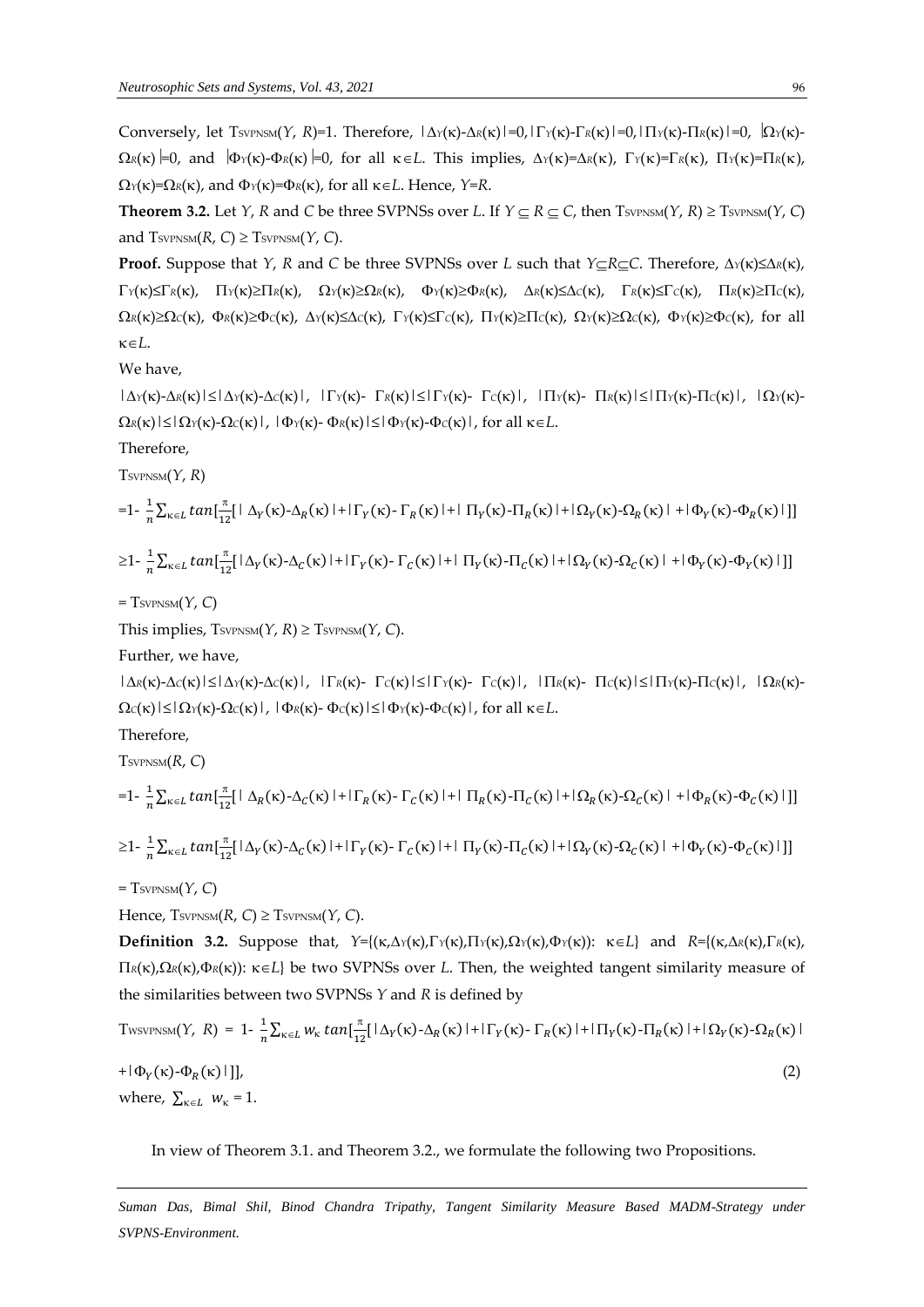**Proposition 3.1.** Suppose that  $T_{\text{WSVPNSM}}(Y, R)$  be the weighted tangent similarity measure of similarities between the SVPNSs *Y* and *R*. Then,

 $(i)$  0  $\leq$  TwsvpNSM $(Y, R) \leq 1$ ;

 $(ii)$  TwsvpNSM $(Y, R)$  = TwsvpNSM $(R, Y)$ ;

 $(iii)$  TwsvPNSM $(Y, R) = 1$  if and only if  $Y = R$ .

**Proposition 3.2.** Assume that *Y*, *R* and *C* be three SVPNSs over *L*. If  $Y \subseteq R \subseteq C$ , then TWSVPNSM(*Y*, *R*)  $\ge$ TWSVPNSM(*Y*, *C*) and TWSVPNSM(*R*, *C*)  $\ge$  TWSVPNSM(*Y*, *C*).

#### **4. SVPNS-MADM Strategy Based on Tangent Similarity Measure:**

In this section, we develop a SVPNS-MADM model / algorithm under the SVPNS environment using the tangent similarity measure of similarities between two SVPNSs.

In our day to day life we face difficulty when we need to choose a suitable alternative from a set of possible alternatives. For that we should have to plan a strategy to take the appropriate decision.

Let  $L = \{L_1, L_2, ..., L_p\}$  be the family of possible alternatives. Let  $A = \{A_1, A_2, ..., A_q\}$  be the family of attributes. Then, a group of DM (decision maker) together can give their evaluation information for each alternative *L<sup>i</sup>* (*i* = 1, 2,..., *p*) against the attribute *A<sup>j</sup>* (*j* = 1, 2, ..., *q*) by a SVPNS. Therefore, by using the whole evaluation information of all alternatives given by the decision makers, we can form a decision matrix.

The following are the steps of the proposed SVPNS-MADM:

**Step-1:** Decision Matrix Formation using SVPNS.

According to the decision makers evaluation information  $E_{L_i} = \{(A_j, \Delta_{ij}(L_i, A_j), \Gamma_{ij}(L_i, A_j), \Pi_{ij}(L_i, A_j)\}$  $\Omega_{ij}(L_i, A_j)$ , $\Phi_{ij}(L_i, A_j)$ ):  $A_j \in A$ } for each alternatives  $L_i$  against the attributes  $A_j$   $(j = 1, 2, ..., q)$ , we can build a decision matrix, where  $(\Delta_{ij}(L_i, A_j), \Gamma_{ij}(L_i, A_j), \Pi_{ij}(L_i, A_j), \Omega_{ij}(L_i, A_j), \Phi_{ij}(L_i, A_j)) = (L_i, A_j)$  indicates the evaluation information of the alternative *L*<sub>*i*</sub> ( $i$  = 1, 2,...,  $p$ ) against the attribute  $A_j$  ( $j$  = 1, 2, ...,  $q$ ).

| DМ             | A <sub>1</sub>                                   | A <sub>2</sub>                                   | .       | . | $A_a$                                               |
|----------------|--------------------------------------------------|--------------------------------------------------|---------|---|-----------------------------------------------------|
| $L_1$          | $(\Delta_{11}(L_1, A_1), \Gamma_{11}(L_1, A_1),$ | $(\Delta_{12}(L_1, A_2), \Gamma_{12}(L_1, A_2),$ |         | . | $(\Delta_{1q}(L_1, A_q), \; \Gamma_{1q}(L_1, A_q),$ |
|                | $\Pi_{11}(L_1, A_1), \ \Omega_{11}(L_1, A_1),$   | $\Pi_{12}(L_1, A_2), \Omega_{12}(L_1, A_2),$     |         |   | $\Pi_{1q}(L_1, A_q), \ \Omega_{1q}(L_1, A_q),$      |
|                | $\Phi(L_1, A_1)$                                 | $\Phi_{12}(L_1, A_2)$                            |         |   | $\Phi_{1q}(L_1, A_q)$                               |
| L <sub>2</sub> | $(\Delta_{21}(L_2, A_1), \Gamma_{21}(L_2, A_1),$ | $(\Delta_{22}(L_2, A_2), \Gamma_{22}(L_2, A_2),$ | .       | . | $(\Delta_{2q}(L_2, A_q), \ \Gamma_{2q}(L_2, A_q),$  |
|                | $\Pi(L_2, A_1), \ \Omega_{21}(L_2, A_1),$        | $\Pi_{22}(L_2, A_2), \ \Omega_{22}(L_2, A_2),$   |         |   | $\Pi_{2q}(L_2, A_q), \ \Omega_{2q}(L_2, A_q),$      |
|                | $\Phi_{21}(L_2, A_1)$                            | $\Phi_{22}(L_2, A_2)$                            |         |   | $\Phi_{2q}(L_2, A_q)$                               |
|                |                                                  |                                                  | $\cdot$ |   |                                                     |
|                |                                                  |                                                  |         |   |                                                     |
|                |                                                  |                                                  | $\cdot$ |   |                                                     |
|                |                                                  |                                                  |         |   |                                                     |

The decision matrix  $(D^M)$  can be expressed as follows: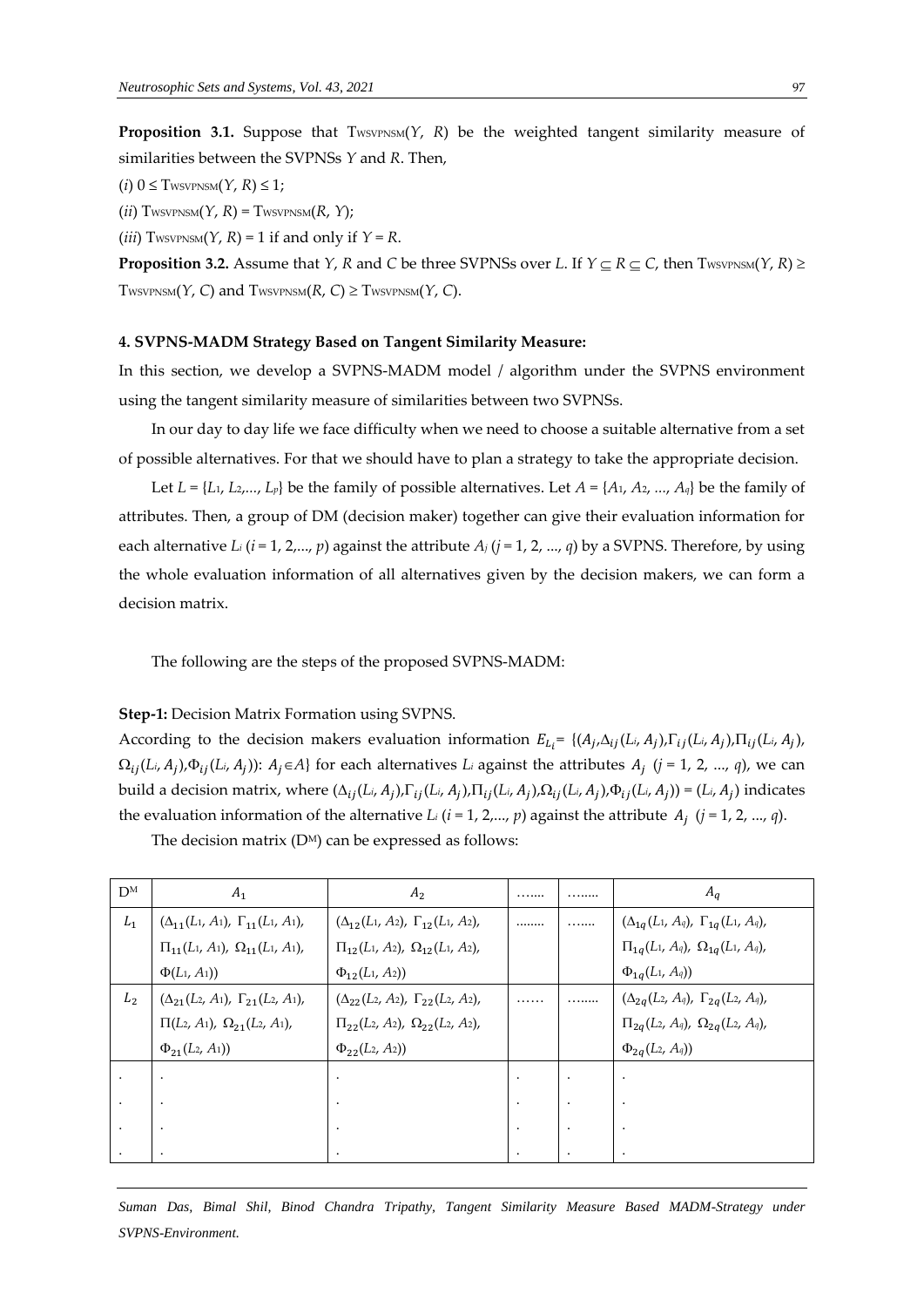| $L_p$ | $(\Delta_{p1}(L_p, A_1), \Gamma_{p1}(L_p, A_1),$ | $(\Delta_{p2}(L_p, A_2), \Gamma_{p2}(L_p, A_2),$ | . |          | $(\Delta_{pq}(L_p, A_q), \Gamma_{pq}(L_p, A_q),$ |
|-------|--------------------------------------------------|--------------------------------------------------|---|----------|--------------------------------------------------|
|       | $\Pi_{p1}(L_p, A_1), \ \Omega_{p1}(L_p, A_1),$   | $\Pi_{p2}(L_p, A_2), \ \Omega_{p2}(L_p, A_2),$   | . | $\cdots$ | $\Pi_{pq}(L_p, A_q)$ , $\Omega_{pq}(L_p, A_q)$ , |
|       | $\Phi_{p1}(L_p, A_1)$                            | $\Phi_{p2}(L_p, A_2)$                            |   |          | $\Phi_{pq}(L_p, A_q)$                            |

**Step-2.** Determination of the Weights for each Attribute.

Determination of the value of weights for each attributes is an important task for any multi attribute decision making model. If the weights of the attributes are completely unknown in a MADM problem, then the decision makers can use the compromise function.

The compromise function of *L* is defined as follows:

$$
\xi_j = \sum_{i=1}^p (3 + \Delta_{ij}(L_i, A_i) + \Gamma_{ij}(L_i, A_i) - \Pi_{ij}(L_i, A_i) - \Omega_{ij}(L_i, A_i) - \Phi_{ij}(L_i, A_i)) / 5.
$$
 (3)

Then, the weights of the *j*-th attribute is defined by 
$$
w_j = \frac{\xi_j}{\sum_{j=1}^q \xi_j}
$$
 (4)

Here,  $\sum_{j=1}^{q} w_j$  $_{j=1}^{q} w_j = 1.$ 

**Step-3.** Selection of the Benefit-type Attributes and Cost-type Attributes.

In any MADM problems, the attributes can be divided into two types namely benefit-type attribute and cost-type attribute. In our proposed SVPNS-MADM strategy, an ideal alternative can be defined by using a minimum operator for the cost-type attributes and maximum operator for the benefit-type attributes to determine the best value of each attribute among all alternatives.

The ideal alternative is defined as follows:

 $I = (C_1^+, C_2^+, C_3^+, \dots \dots, C_q^+)$  $_{q}^{+}$ ) (5) When (*j=*1, 2, …., *q*) is a benefit type of attribute, then  $C_j^+$  = (max { $\Delta_{ij}(L_i, A_j)$ : *i*=1, 2, 3, ....., p}, max { $\Gamma_{ij}(L_i, A_j)$ : *i*=1, 2, 3, ....., p}, min { $\Pi_{ij}(L_i, A_j)$ : *i*=1, 2, 3, ....., p}, min  $\{\Omega_{ij}(L_i, A_j): i=1, 2, 3, \ldots, p\}$ , min  $\{\Phi_{ij}(L_i, A_j): i=1, 2, 3, \ldots, p\}$ ). (6) When (*j=*1, 2, …., *q*) is a cost type of attribute, then  $C_j^+$  = (min { $\Delta_{ij}(L_i, A_j)$ : *i*=1, 2, 3, ....., *p*}, min { $\Gamma_{ij}(L_i, A_j)$ : *i*=1, 2, 3, ....., *p*}, max { $\Pi_{ij}(L_i, A_j)$ : *i*=1, 2, 3, ....., *p*},  $\max \{\Omega_{ij}(L_i, A_j): i=1, 2, 3, \ldots, p\}, \max \{\Phi_{ij}(L_i, A_j): i=1, 2, 3, \ldots, p\}\}.$  (7)

**Step-4.** Determination of the Tangent Similarity Measure between the Ideal Alternative and Other Alternatives.

In this step, we calculate the tangent similarity measure of similarities between the ideal alternatives and the decision elements from the decision matrix by using eq. (1).

**Step-5:** Determination of the accumulated measure values.

To aggregate the similarity measures corresponding to each alternative we use the following accumulated measure function (AMF):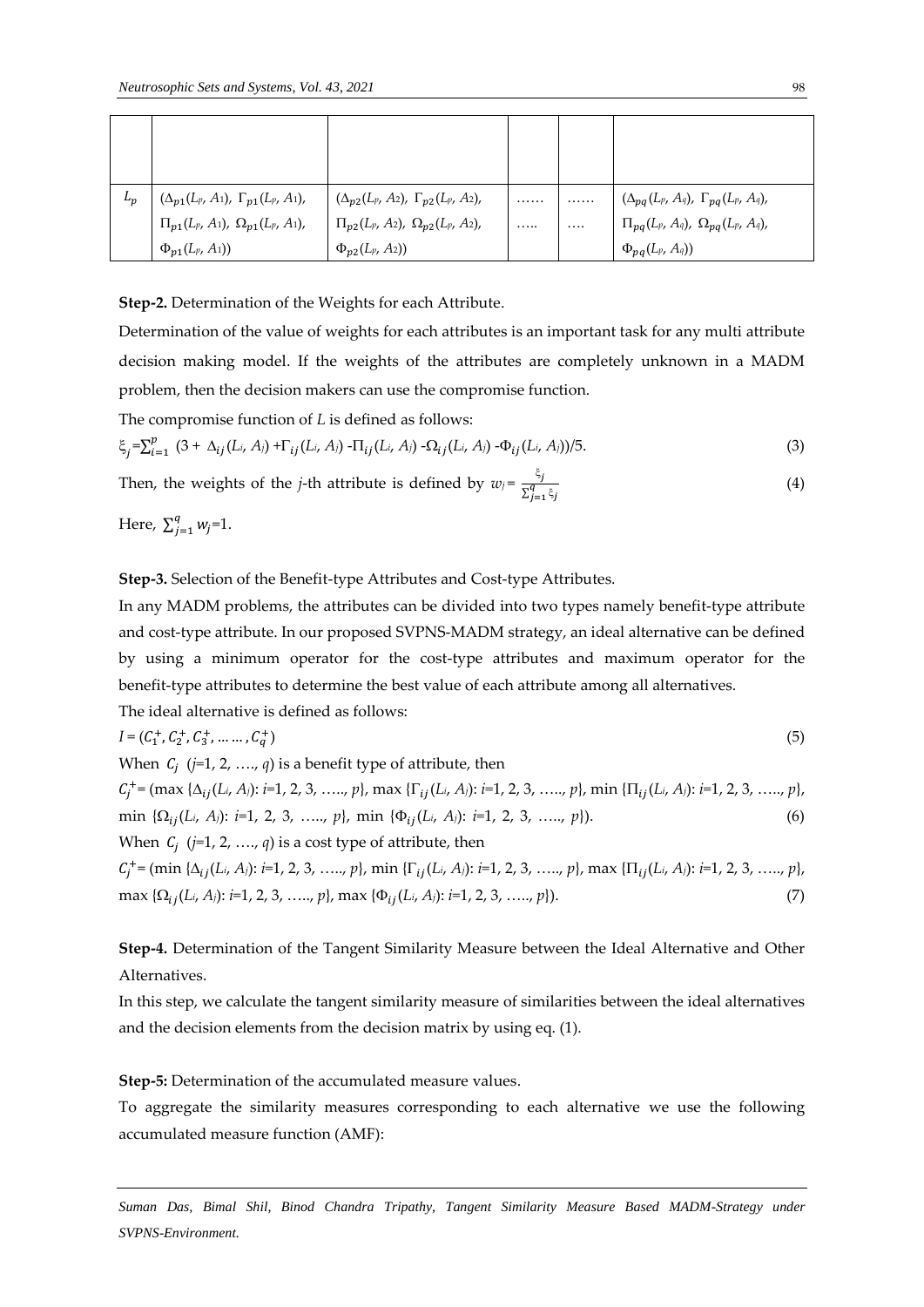$D_{AMF}^i = \sum_{j=1}^q w_j \text{Tsvpsm ((}L_i, A_j), C_j^+$ )  $(8)$ where,  $(L_i, A_j) = (\Delta_{ij}(L_i, A_j), \Gamma_{ij}(L_i, A_j), \Pi_{ij}(L_i, A_j), \Omega_{ij}(L_i, A_j), \Phi_{ij}(L_i, A_j)).$ 

**Step-6:** Ranking of the alternatives.

Ranking of alternatives is prepared based on the ascending order of accumulated measure values. The alternative associated with the highest accumulated measure value is the best suitable alternatives.

**Step-7:** End.

**The flow chart of the proposed SVPNS-MADM strategy is given below:**



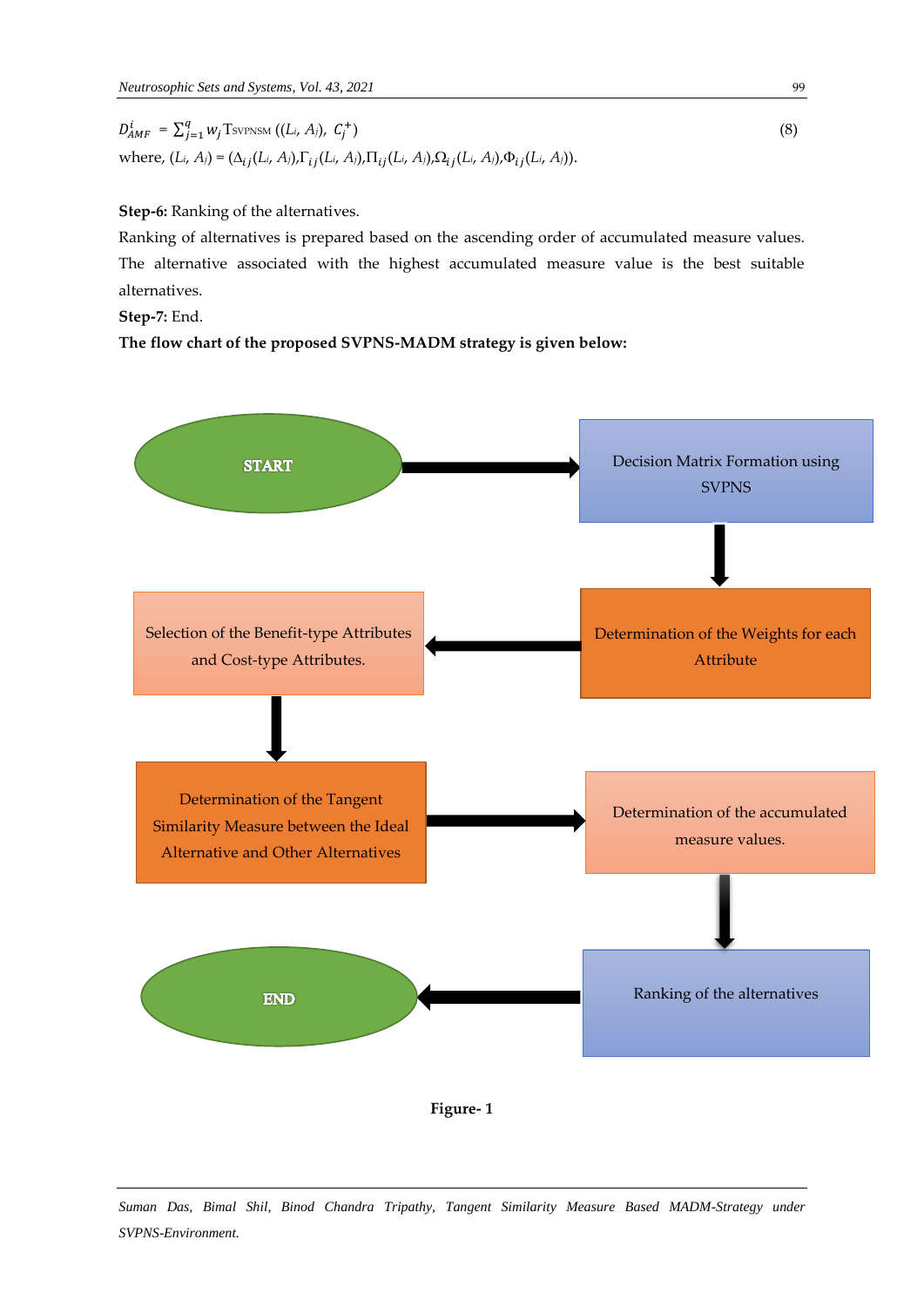#### **5. Validation of the Proposed SVPNS-MADM Strategy.**

In this section, we validate our proposed SVPNS-MADM strategy by a numerical example.

#### **Example 5.1. Selection of Plot to Build a New House in Urban Area.**

There are few other things come into account, when we are searching for a good plot to build our house. To choose a plot, lots of things we have to took in our consideration. Initially it is obscure, whether the place had good communication with the city, availability of well roads, gas-pipeline, water facility, electricity etc.

Most of the common problems to select a plot are:

(*i*) Price of the plot.

(*ii*) Well connectivity with necessary facilities.

(*iii*) Does the plot have significant slope or have to fill or cut the slope.

(*iv*) The buildings in neighbor plot, size, shape which also affect your disclosure to sunlight in your living area.

(*v*) Types of soil is also another important factor to build a house, to keep the house stable types of soil composition and reactive nature of soil are relevant. Normally, worth will high to build in more reactive area.

So, the selection of plot by a person can be considered as a MAMD problem. After initializing, the decision maker selects three major alternatives namely  $L_1$ ,  $L_2$  and  $L_3$ . For the selection of suitable place, the decision maker select four attributes such as  $A_1$ : Price of the place,  $A_2$ : Well connectivity with the other part of the city,  $A_3$ : Shape of the plot,  $A_4$ : Type of the soil of plot.

Then, the SVPNS-MADM strategy is presented as follows:

By using the evaluation information for all alternatives given by the decision makers, we prepare the decision matrix as follows:

|                | $A_1$                     | A <sub>2</sub>            | $A_3$                     | $A_4$                     |
|----------------|---------------------------|---------------------------|---------------------------|---------------------------|
| L4             | (0.8, 0.3, 0.2, 0.4, 0.3) | (0.7, 0.3, 0.5, 0.2, 0.4) | (0.8, 0.2, 0.3, 0.4, 0.2) | (0.9, 0.2, 0.3, 0.4, 0.3) |
| $L_2$          | (0.9, 0.1, 0.4, 0.2, 0.3) | (0.8, 0.3, 0.5, 0.4, 0.3) | (0.7, 0.2, 0.2, 0.2, 0.3) | (0.8, 0.1, 0.2, 0.4, 0.3) |
| L <sub>3</sub> | (0.8, 0.4, 0.3, 0.2, 0.2) | (0.9, 0.1, 0.5, 0.2, 0.2) | (0.6, 0.1, 0.2, 0.3, 0.1) | (0.8, 0.2, 0.2, 0.4, 0.5) |

Now, we determine the weight of each attribute by using the eq. (3) and eq. (4). The weight vector for all attributes is given below.

(*w*1, *w*2, *w*3, *w*4) = (0.268097, 0.238606, 0.252011, 0.241287).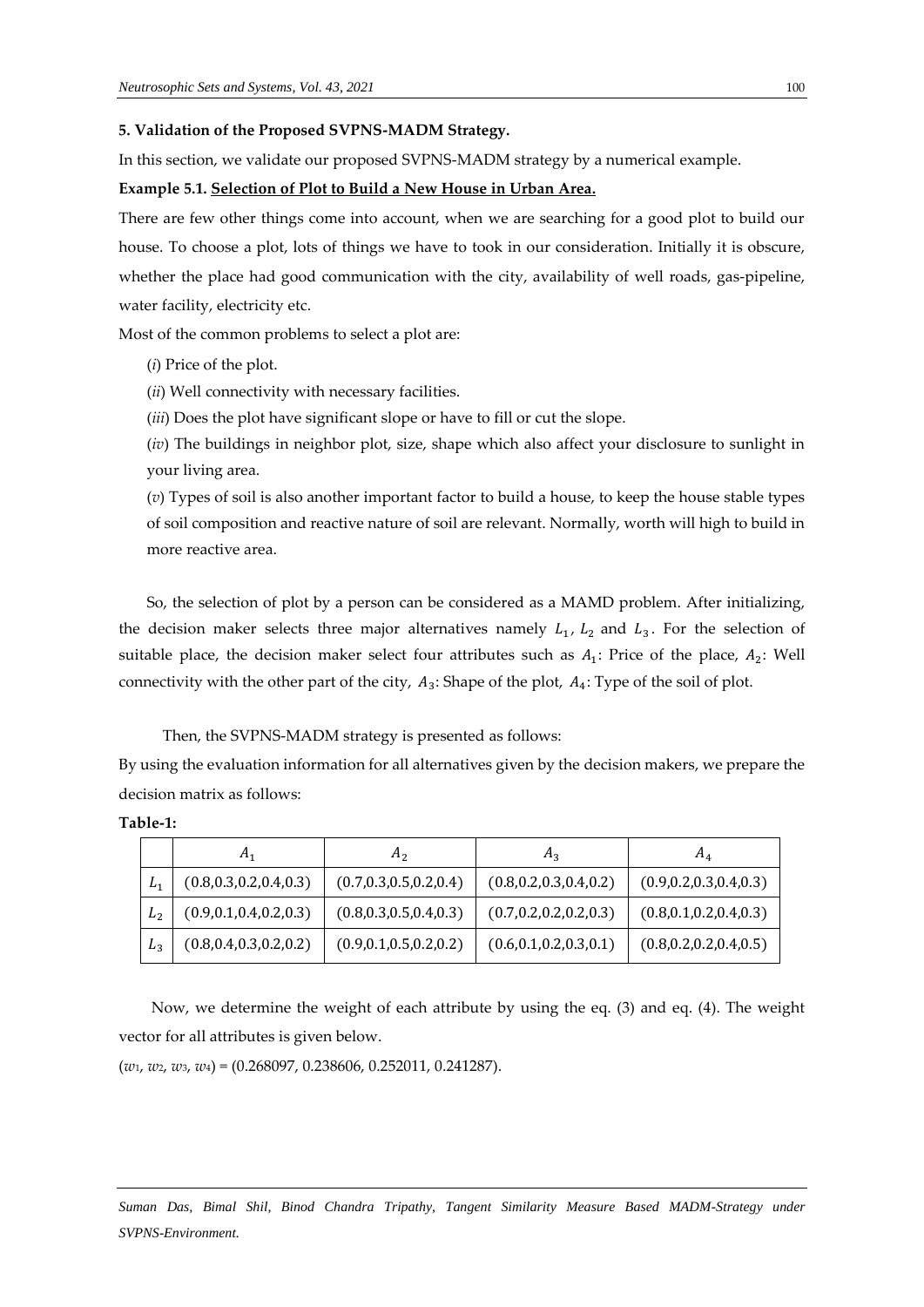According to the expert opinion, we choose the attribute  $A_2$ ,  $A_3$ ,  $A_4$  as benefit-types of attribute and the attributes  $A_1$  as cost-type of attributes. Now, we choose the ideal alternative solution by using eq. (5), eq. (6), and eq. (7). The ideal solution *I* is given in the following table. **Table-2:**

|                | $A_1$                     | A <sub>2</sub>            | $A_3$                     | $A_4$                     |
|----------------|---------------------------|---------------------------|---------------------------|---------------------------|
| $L_1$          | (0.9, 0.3, 0.1, 0.5, 0.2) | (0.8, 0.2, 0.2, 0.1, 0.4) | (0.9, 0.1, 0.3, 0.1, 0.3) | (0.9, 0.4, 0.2, 0.3, 0.4) |
| L <sub>2</sub> | (0.8, 0.1, 0.3, 0.3, 0.2) | (0.9, 0.2, 0.3, 0.4, 0.2) | (0.6, 0.1, 0.2, 0.3, 0.3) | (0.9, 0.2, 0.1, 0.2, 0.2) |
| $L_3$          | (0.9, 0.4, 0.2, 0.3, 0.1) | (0.7, 0.3, 0.4, 0.1, 0.2) | (0.8, 0.2, 0.1, 0.2, 0.3) | (0.8, 0.3, 0.1, 0.3, 0.1) |
|                | (0.8, 0.1, 0.3, 0.5, 0.2) | (0.9, 0.3, 0.2, 0.1, 0.2) | (0.9, 0.2, 0.1, 0.1, 0.3) | (0.9, 0.4, 0.1, 0.2, 0.1) |

After the formation of ideal alternative solution in Table-2, we determine the tangent similarity measure of similarities between the ideal alternative solution and the decision elements from table -1 by using eq. (1).

The aggregate tangent similarity measures corresponding to each alternative are given below:  $D_{AMF}^1 = 0.70862$ ,  $D_{AMF}^2 = 0.889084$ ,  $D_{AMF}^3 = 0.885916$ .

Therefore,  $D_{AMF}^1 < D_{AMF}^2 < D_{AMF}^2$ . This implies, the alternative *L*<sub>2</sub> is the most suitable alternative (plot) for choosing to build a house.

#### **6. Conclusions:**

In the article, we have established a SVPNS-MADM strategy based on tangent similarity measure of similarities between two SVPNSs. We have also validated our proposed SVPNS-MADM strategy by solving an illustrative numerical example to demonstrate the effectiveness of the proposed SVPNS-MADM strategy.

The proposed SVPNS-MADM strategy can also be used to deal with the other decision-making problems such as tender selection [5], teacher selection [28], medical diagnosis [26, 27], weaver selection [14], brick selection [16, 20], logistic center location selection [23, 24], etc.

**Conflict of Interest:** The authors declare that they have no conflict of interest.

#### **References:**

- 1. Atanassov, K. (1986). Intuitionistic fuzzy sets. *Fuzzy Sets and Systems*, 20, 87-96.
- 2. Biswas, P., Pramanik, S., & Giri, B.C. (2014). Entropy based grey relational analysis method for multi-attribute decision making under single valued neutrosophic assessments. *Neutrosophic Sets and Systems*, 2, 102-110.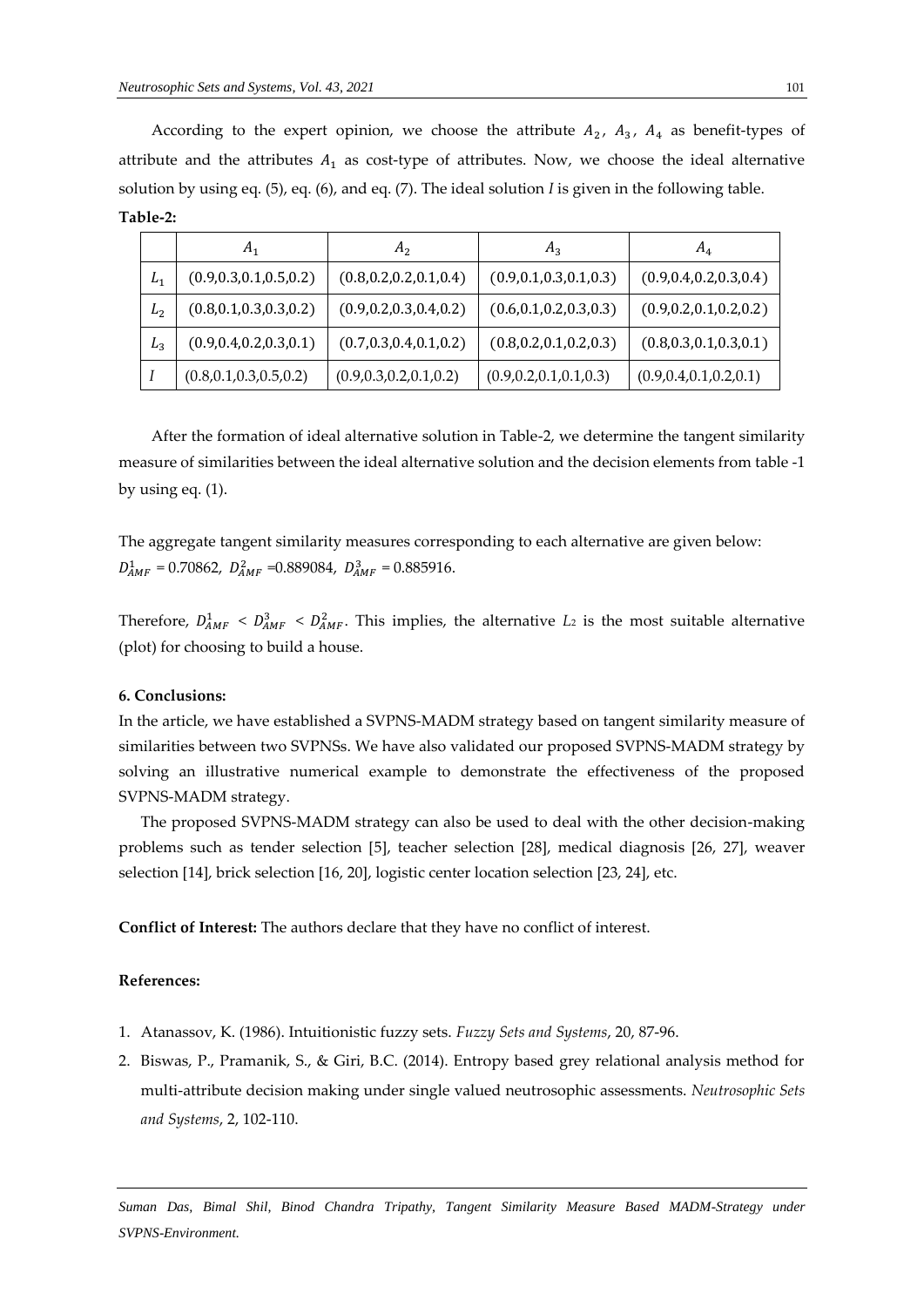- 3. Das, S., Das, R., & Granados, C. (2021). Topology on Quadripartitioned Neutrosophic Sets. *Neutrosophic Sets and Systems*, (Accepted).
- 4. Das, S., Das, R., Granados, C., & Mukherjee, A. (2021). Pentapartitioned Neutrosophic *Q*-Ideals of *Q*-Algebra. *Neutrosophic Sets and Systems*, 41, 52-63. DOI: 10.5281/zenodo.4625678
- 5. Das, S., Das, R., & Tripathy, B.C. (2020). Multi-criteria group decision making model using single-valued neutrosophic set, *LogForum*, 16 (3), 421-429.
- 6. Das, S., & Pramanik, S. (2020). Generalized neutrosophic *b*-open sets in neutrosophic topological space, *Neutrosophic Sets and Systems*, 35, 522-530.
- 7. Das, S., & Pramanik, S. (2020). Neutrosophic Φ-open sets and neutrosophic Φ-continuous functions, *Neutrosophic Sets and Systems*. 38, 355-367.
- 8. Das, S., & Pramanik, S. (2020). Neutrosophic simply soft open set in neutrosophic soft topological space. *Neutrosophic Sets and Systems*, 38, 235-243.
- 9. Das, R., Smarandache, F., & Tripathy, B.C. (2020). Neutrosophic Fuzzy Matrices and Some Algebraic Operations. *Neutrosophic Sets and Systems*, 32, 401-409.
- 10. Das, R., & Tripathy, B.C. (2020). Neutrosophic Multiset Topological Space. *Neutrosophic Sets and Systems*, 35, 142-152.
- 11. Das, S., & Tripathy, B.C. (2020). Pairwise neutrosophic-*b*-open set in neutrosophic bitopological spaces. *Neutrosophic Sets and Systems*, 38, 135-144.
- 12. Das, S., & Tripathy, B.C. (2021). Neutrosophic simply *b*-open set in neutrosophic topological spaces. *Iraqi Journal of Science*, In Press.
- 13. Das, S., & Tripathy, B.C. (2021). Pentapartitioned neutrosophic topological space. *Neutrosophic Sets and Systems*, (Accepted).
- 14. Dey, P.P., Pramanik, S., & Giri, B.C. (2015). An extended grey relational analysis based interval neutrosophic multi attribute decision making for weaver selection. *Journal of New Theory*, 9, 82-93.
- 15. Mallick, R., & Pramanik, S. (2020). Pentapartitioned neutrosophic set and its properties. *Neutrosophic Sets and Systems*, 36, 184-192.
- 16. Mondal, K., & Pramanik, S. (2015). Neutrosophic decision making model for clay-brick selection in construction field based on grey relational analysis. *Neutrosophic Sets and Systems*, 9, 72-79.
- 17. Mondal, K., & Pramanik, S. (2015). Neutrosophic tangent similarity measure and its application to multiple attribute decision making. *Neutrosophic sets and systems*, 9, 80-87.
- 18. Mondal, K., Pramanik, S., & Giri, B.C. (2018). Interval neutrosophic tangent similarity measure based MAMD strategy and its application to MAMD problems. *Neutrosophic sets and systems*, 19, 47-53.
- 19. Mondal, K., Pramanik, S., & Giri, B.C. (2018). Single valued neutrosophic hyperbolic sine similarity measure based MADM strategy. *Neutrosophic Sets and Systems*, 20, 3-11.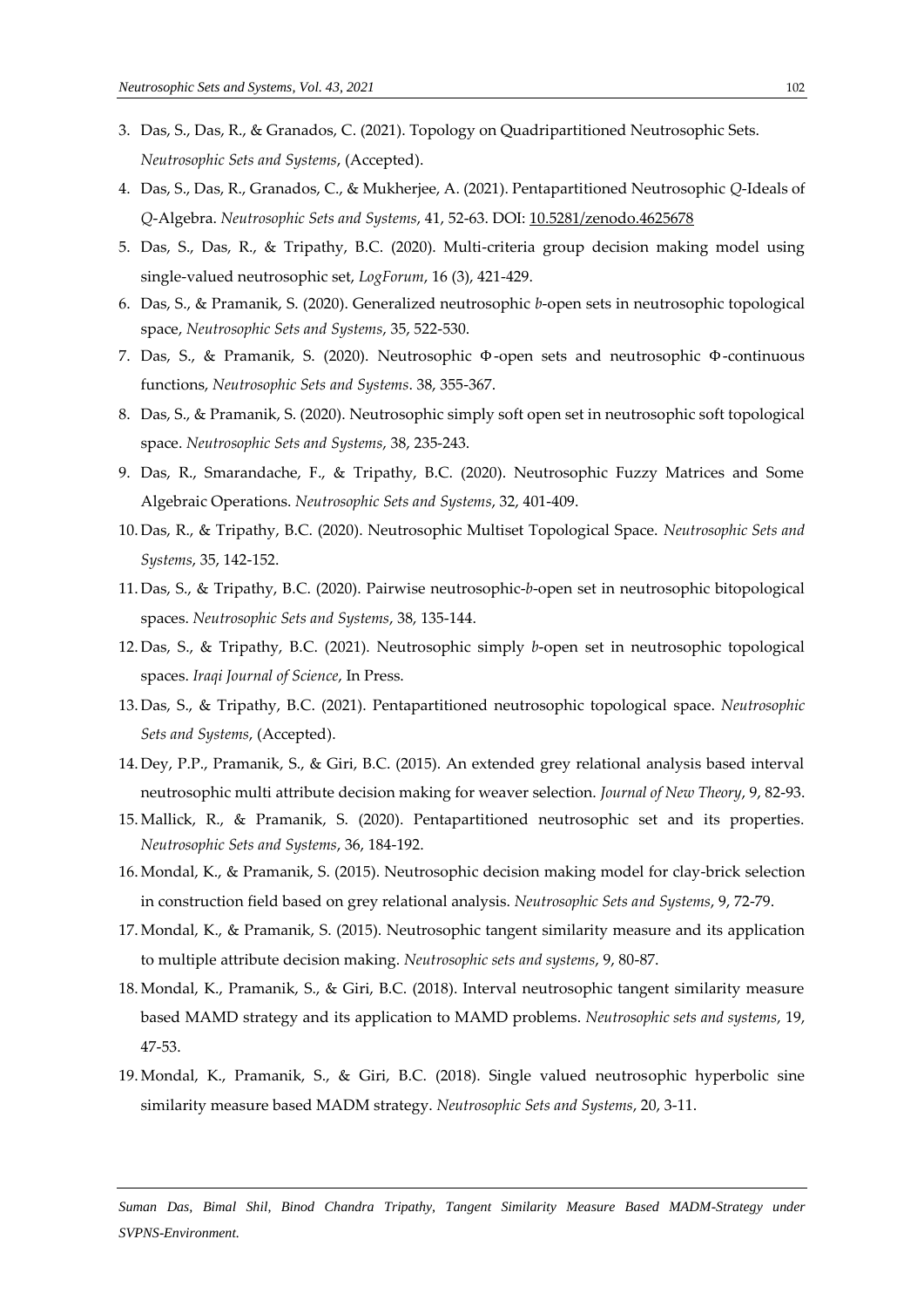- 20. Mondal, K., Pramanik, S., & Smarandache, F. (2014). Intuitionistic fuzzy multi-criteria group decision making approach to quality-brick selection problem. *Journal of Applied Quantitative Methods*, 9 (2), 35-50.
- 21. Mondal, K., Pramanik, S., & Smarandache, F. (2016). Role of neutrosophic logic in data mining. *New Trends in Neutrosophic Theory and Application*. Pons Editions, Brussels, 15-23.
- 22. Mukherjee, A., & Das, R. (2020). Neutrosophic Bipolar Vague Soft Set and Its Application to Decision Making Problems. *Neutrosophic Sets and Systems*, 32, 410-424.
- 23. Pramanik, S., Dalapati, S., & Roy, T.K. (2016). Logistics center location selection approach based on neutrosophic multi criteria decision making. *New Trends in Neutrosophic Theory and Application*. Pons Editions, Brussels, 161-174.
- 24. Pramanik, S., Dalapati, S., & Roy, T.K. (2018). Neutrosophic multi-attribute group decision making strategy for logistic center location selection. *Neutrosophic Operational Research*, Vol. III. Pons Asbl, Brussels, 13-32.
- 25. Pramanik, S., Dey, P.P., & Giri, B.C. (2015). TOPSIS for single valued neutrosophic soft expert set based multi-attribute decision making problems. *Neutrosophic Sets and Systems*, 10, 88-95.
- 26. Pramanik, S., & Mondal, K. (2015). Cosine similarity measure of rough neutrosophic sets and its application in medical diagnosis. *Global Journal of Advanced Research*, 2 (1), 212-220.
- 27. Pramanik, S., & Mondal, K. (2015). Cotangent similarity measure of rough neutrosophic sets and its application to medical diagnosis. *Journal of New Theory*, 4, 464-471.
- 28. Pramanik, S., & Mukhopadhyaya, D. (2011). Grey relational analysis based intuitionistic fuzzy multi criteria group decision-making approach for teacher selection in higher education. *International Journal of Computer Applications*, 34 (10), 21-29.
- 29. Salama, A.A., & Alblowi, S.A. (2012). Neutrosophic set and neutrosophic topological space. *ISOR Journal of Mathematics*, 3 (4), 31-35.
- 30. Smarandache, F. (1998). A unifying field in logics, neutrosophy: neutrosophic probability, set and logic. Rehoboth, *American Research Press*.
- 31.Wang, H., Smarandache, F., Zhang, Y.Q., & Sunderraman, R. (2010). Single valued neutrosophic sets. *Multispace and Multistructure*, 4, 410-413.
- 32.Ye, J. (2014). Multiple attribute group decision-making method with completely unknown weights based on similarity measures under single valued neutrosophic environment. *Journal of Intelligent and Fuzzy Systems*, 27 (6), 2927-2935.
- 33.Ye, J. (2014). Vector similarity measures of simplified neutrosophic sets and their application in multi criteria decision making. *International Journal of Fuzzy Systems*, 16 (2), 204-211.
- 34.Ye, J. (2016). Fault diagnoses of steam turbine using the exponential similarity measure of neutrosophic numbers. *Journal of Intelligent and Fuzzy Systems*, 30 (4), 1927-1934.